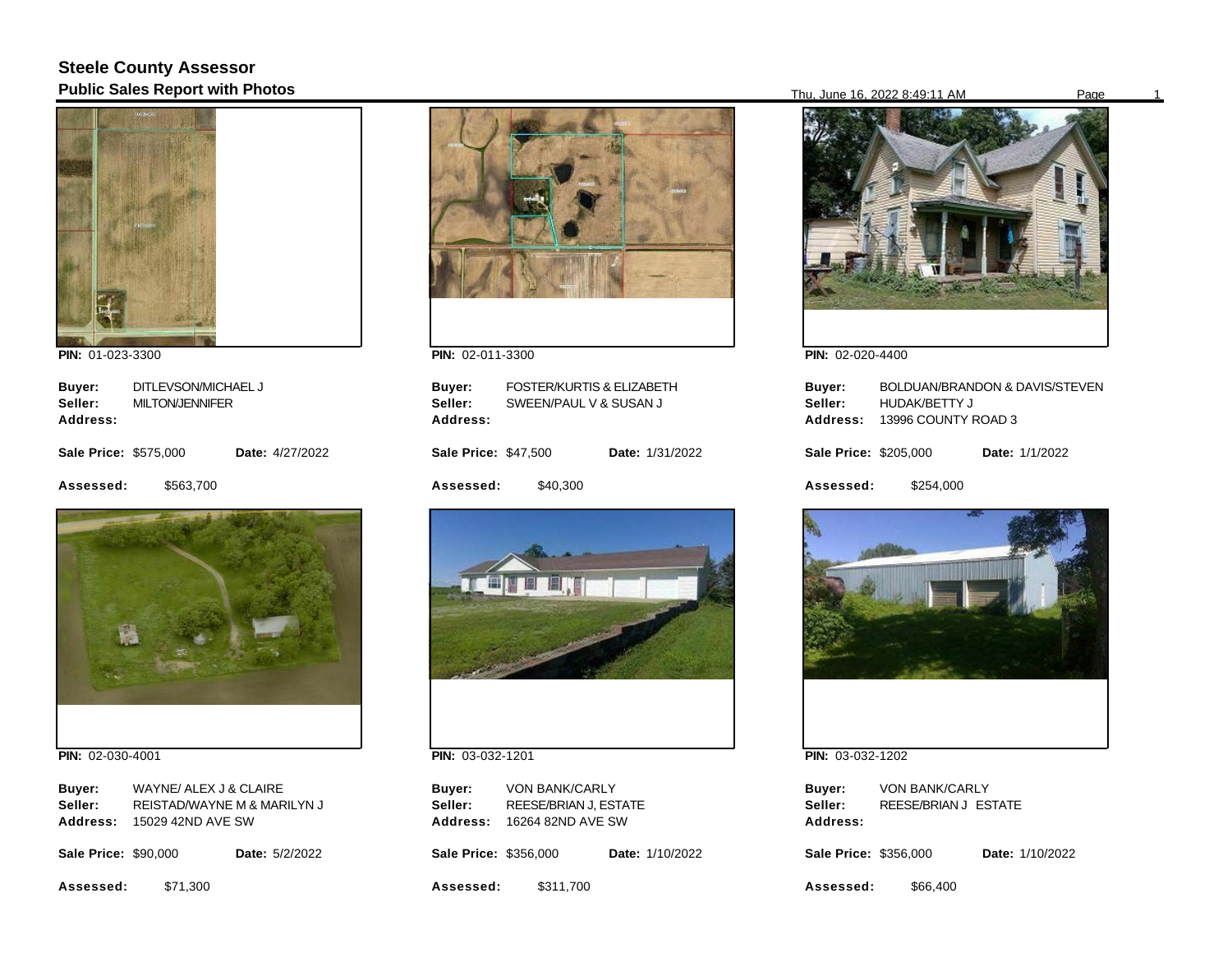## **Steele County Assessor Public Sales Report with Photos** Page 2022 8:49:11 AM Page 2022 8:49:11 AM Page 2022 8:49:11 AM Page



**PIN:**  04-026-3000

| Buver:   | WAYNE/BRANDON               |
|----------|-----------------------------|
| Seller:  | FINNE/CHRISTOPHER J & KERRY |
| Address: |                             |

|  | <b>Sale Price: \$1,661,884</b> |  |  | <b>Date: 3/11/2022</b> |
|--|--------------------------------|--|--|------------------------|
|--|--------------------------------|--|--|------------------------|

**Assessed:**  \$1,223,300



**PIN:**  05-005-3100

**Buyer: Address:**  PINEDALE EQUIPMENT LLC **Seller:** GERSTER/RICHARD E, TRUSTEE

**Sale Price: \$1,895,000** Date: 3/14/2022

**Assessed:**  \$190,700



**PIN:**  05-005-1300

| Buyer:<br>Seller:<br>Address: | PINEDALE EQUIPMENT, LLC<br><b>GERSTER/RICHARD E, TRUSTEE</b> |                        |
|-------------------------------|--------------------------------------------------------------|------------------------|
| Sale Price: \$1,895,000       |                                                              | <b>Date: 3/14/2022</b> |
| <b>Assessed:</b>              | \$207,200                                                    |                        |
|                               |                                                              |                        |

No Image Available

**PIN:**  05-005-3200

**Buyer: Address:**  PINEDALE EQUIPMENT LLC **Seller:** GERSTER/RICHARD E, TRUSTEE

**Sale Price: \$1,895,000** Date: 3/14/2022

**Assessed:**  \$245,100



**PIN:**  05-005-1401

| Buyer:<br>Seller:<br>Address:  | PINEDALE EQUIPMENT LLC<br><b>GERSTER/RICHARD E, TRUSTEE</b> |  |                 |
|--------------------------------|-------------------------------------------------------------|--|-----------------|
| <b>Sale Price: \$1,895,000</b> |                                                             |  | Date: 3/14/2022 |
| Assessed:                      | \$227,700                                                   |  |                 |



**PIN:**  05-005-3202

| Buyer:   | PINEDALE EQUIPMENT LLC            |
|----------|-----------------------------------|
| Seller:  | <b>GERSTER/RICHARD E. TRUSTEE</b> |
| Address: |                                   |
|          |                                   |

**Sale Price: \$1,895,000** Date: 3/14/2022

**Assessed:**  \$25,500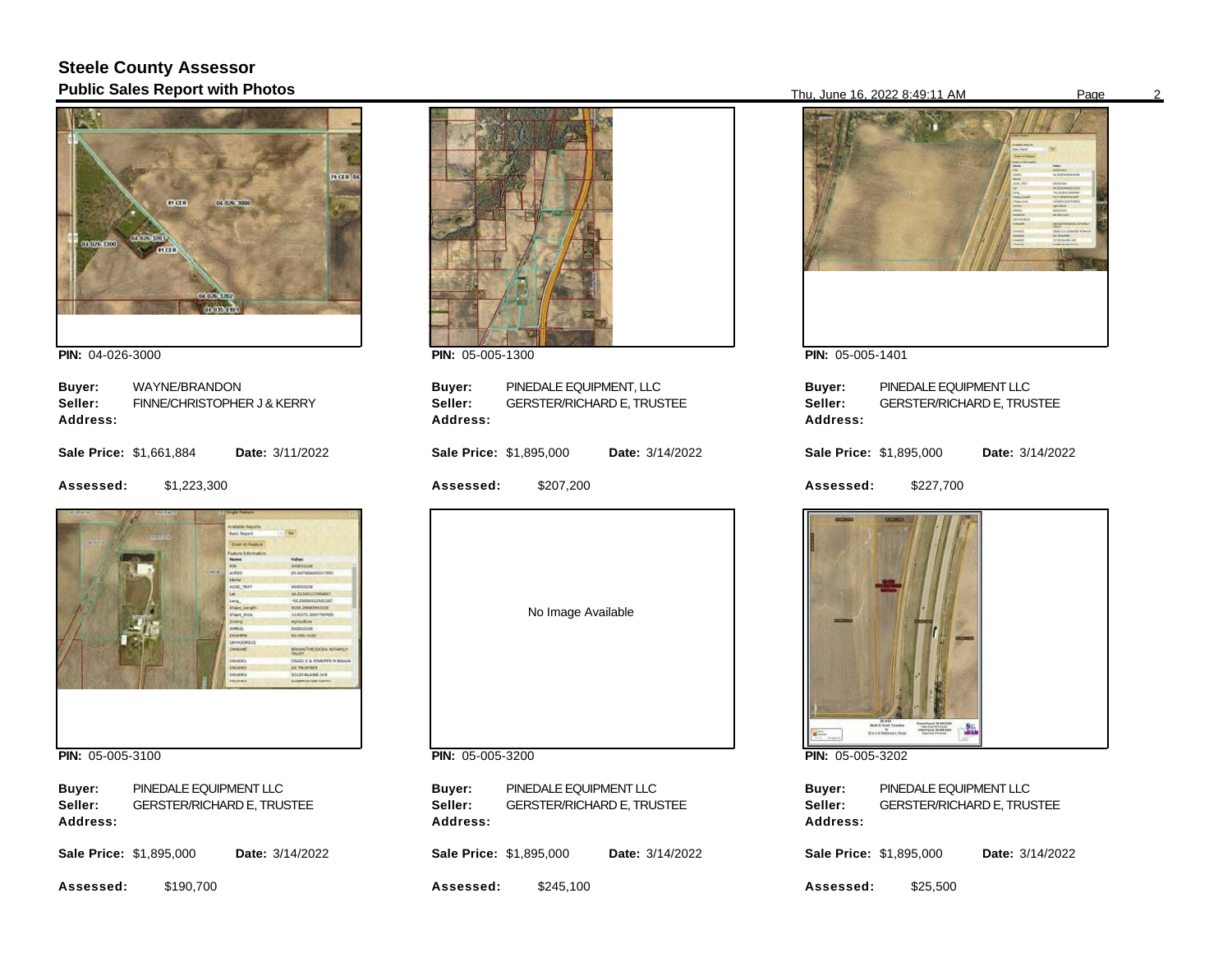## **Steele County Assessor Public Sales Report with Photos** Page 31 Page 31 Page 31 Page 31 Page 31 Page 322 8:49:11 AM Page 36, 2022 8:49:11 AM Page

|                 | <b>Single Feature</b>      |                                          |
|-----------------|----------------------------|------------------------------------------|
|                 | <b>Considered Magazine</b> |                                          |
|                 | Basic Report               |                                          |
|                 | Zeon to Festure            |                                          |
|                 | Feature Information        |                                          |
|                 | <b>Have</b>                | Value                                    |
|                 | PDV:                       | DAGEA3302                                |
|                 | ACRES.                     | 13.3461863702223                         |
|                 | <b>Montes</b>              |                                          |
|                 | ADAD TEST                  | 100803-012                               |
|                 | Lat.                       | 44.00904713178408                        |
|                 | 301000000<br>Long          | 49.2618217139263                         |
|                 | Shape Length               | 3673.998466720897                        |
| 2100.           | Shape Avea                 | S77068, 15:06674029                      |
|                 | Zoning                     | <b>Astoukers</b>                         |
|                 | ARPACE.                    | 050653302                                |
|                 | <b>DASHISS</b>             | 65 085 3502                              |
|                 | <b>OVYADORERS</b>          |                                          |
| <b>GREETERS</b> | OWNAME                     | <b>BRAUN/THOODGRA MATAMELY</b><br>TRUST. |
|                 | 09/4091                    | CRAIG G & JEMMETER M DRAUM-              |
|                 | 09/40/02                   | AS TRUSTEES                              |
|                 | <b>DWADES</b>              | 20120 BLADES JUST                        |
|                 | <b>CARADOR</b>             | <b>ELEMENTAR HALFOUR TV</b>              |

**PIN:**  05-005-3302

| Buyer:                         | PINEDALE EQUIPMENT LLC            |                 |  |
|--------------------------------|-----------------------------------|-----------------|--|
| Seller:                        | <b>GERSTER/RICHARD E, TRUSTEE</b> |                 |  |
| Address:                       |                                   |                 |  |
| <b>Sale Price: \$1,895,000</b> |                                   | Date: 3/14/2022 |  |
| Assessed:                      | \$86.400                          |                 |  |



**PIN:**  05-026-1300

**Buyer: Address:**  2009 88TH ST SE RHOADES/SHANNON J **Seller:** RYSAVY/ARLYS

**Sale Price: \$273,412** Date: 2/18/2022

**Assessed:**  \$479,800



**PIN:**  05-005-4201

| Buyer:<br>Seller:<br><b>Address:</b> | PINEDALE EQUIPMENT LLC<br><b>GERSTER/RICHARD E, TRUSTEE</b> |                 |  |
|--------------------------------------|-------------------------------------------------------------|-----------------|--|
| Sale Price: \$1,895,000              |                                                             | Date: 3/14/2022 |  |
| <b>Assessed:</b>                     | \$86.200                                                    |                 |  |



**PIN:**  05-026-1300

**Buyer: Address:**  2009 88TH ST SE RHOADES/SHANNON J **Seller:** RYSAVY/ARLYS

**Sale Price: \$273,412** Date: 2/18/2022

**Assessed:**  \$479,800



**PIN:**  05-023-4401

| Buyer:<br>Seller:     | SKALA/DEREK J & KAYLA G<br>SKALA/DAWN L<br>Address: 8001 14TH AVE SE |                        |
|-----------------------|----------------------------------------------------------------------|------------------------|
| Sale Price: \$392,800 |                                                                      | <b>Date:</b> 4/28/2022 |
| Assessed:             | \$356.800                                                            |                        |



**PIN:**  05-036-3200

| Buyer:          | SEYKORA/DANIEL, MICHAEL, RANDOLPH |
|-----------------|-----------------------------------|
| Seller:         | STEELE/KEVIN & SHERYL ANN SEYKORA |
| <b>Address:</b> | 10699 24TH AVE SE                 |

**Sale Price: \$72,728** Date: 1/10/2022

**Assessed:**  \$660,200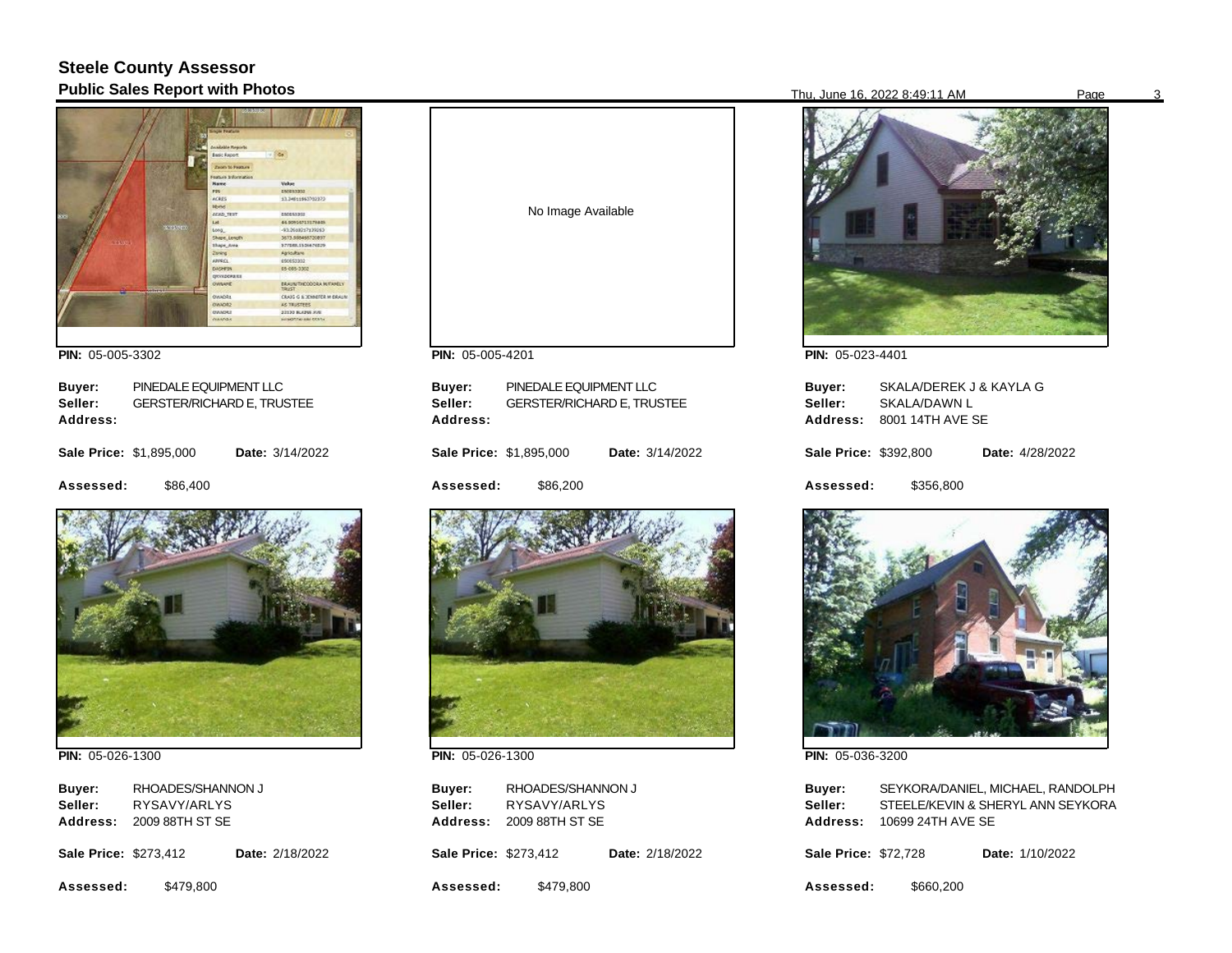## **Steele County Assessor Public Sales Report with Photos** Page 16, 2022 8:49:11 AM Page 46, 2022 8:49:11 AM Page



**PIN:**  06-024-4201

| Buyer:                       | <b>VESELY/HELEN M TRUST</b> |                       |  |
|------------------------------|-----------------------------|-----------------------|--|
| Seller:                      | STOLTZ/ARTHUR R             |                       |  |
| <b>Address:</b>              | 081ST ST SW                 |                       |  |
| <b>Sale Price: \$400,000</b> |                             | <b>Date:</b> 4/2/2022 |  |
| Assessed:                    | \$398.400                   |                       |  |



**PIN:**  07-001-1100

| Buyer:   | <b>VIERLING/FRANCIS J</b> |
|----------|---------------------------|
| Seller:  | SINGBUSCH/CANDACE C       |
| Address: | 0 94TH AVE NE             |

| <b>Sale Price: \$309,470</b> |  | Date: 3/24/2022 |
|------------------------------|--|-----------------|
|                              |  |                 |

**Assessed:**  \$266,900



**PIN:**  06-034-2400

**Sale Price: \$280,000 Assessed: Buyer: Address:**  ENZENAUER/DAN R Date: 3/1/2022 \$293,700 **Seller:** WILLERT/DOUGLAS W ET AL



**PIN:**  07-001-1301

**Buyer: Address:**  0 94TH AVE NE SORENSEN/ TIMOTHY D. & ROXANNE **Seller:** SINGBUSCH/CANDACE C

**Sale Price: \$131,670** Date: 3/24/2022

**Assessed:**  \$122,000



**PIN:**  06-034-4200

| Buyer:<br>Seller:<br>Address: | OLSON/JOHN W & JENNELLE L<br>WILLERT/DOUGLAS W ET AL<br>0 72ND AVE SW |                       |
|-------------------------------|-----------------------------------------------------------------------|-----------------------|
| Sale Price: \$525,000         |                                                                       | <b>Date: 3/1/2022</b> |
| Assessed:                     | \$522.900                                                             |                       |



**PIN:**  07-028-2000

| Buver:   | AHRENS/BRIAN 0 & LISA M    |
|----------|----------------------------|
| Seller:  | AHRENS/LORRAINE K. TRUSTEE |
| Address: | 6142 38TH ST SE            |
|          |                            |

| <b>Sale Price: \$244,000</b> |  |  | Date: 1/19/2022 |
|------------------------------|--|--|-----------------|
|------------------------------|--|--|-----------------|

**Assessed:**  \$1,230,000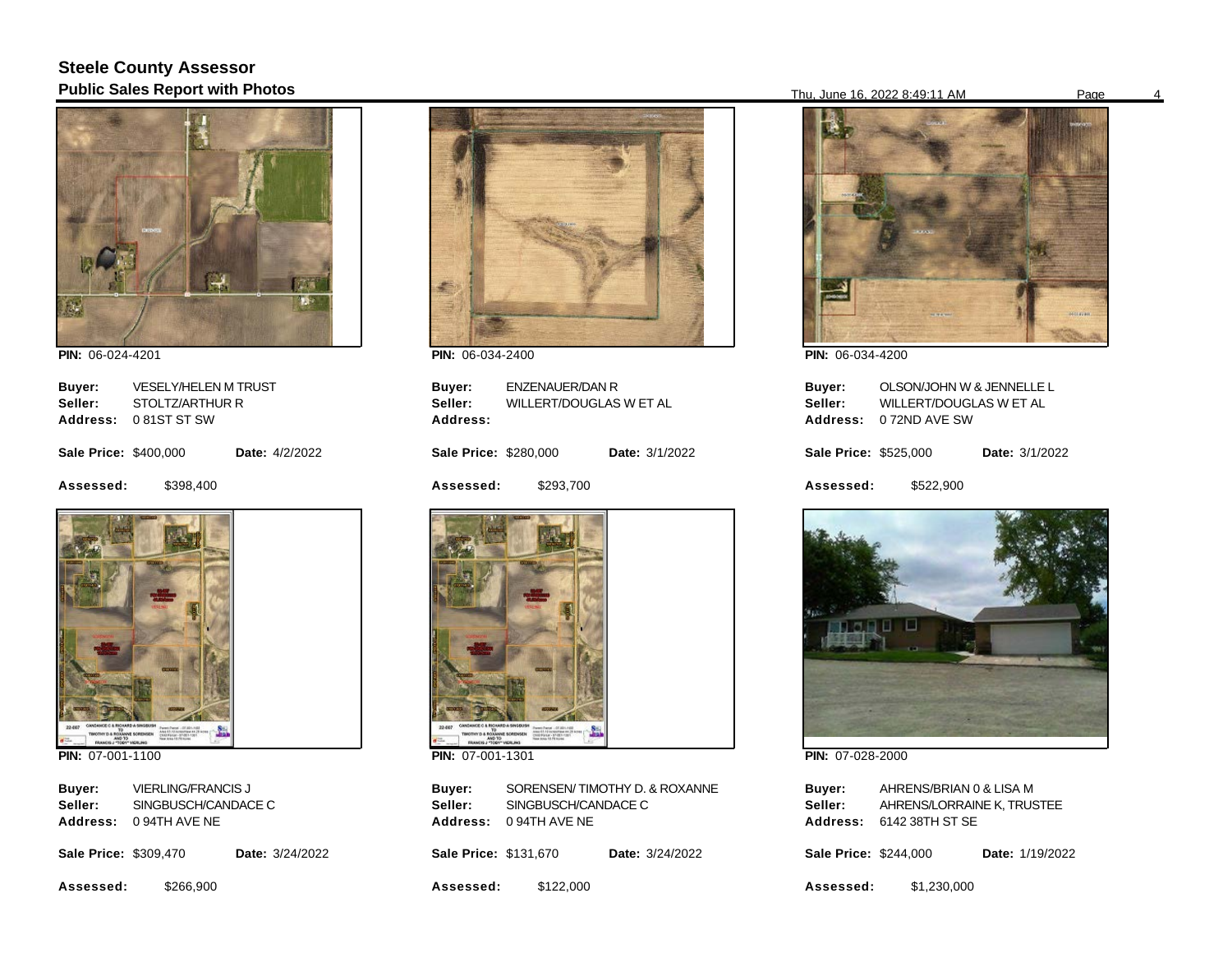## **Steele County Assessor Public Sales Report with Photos** Page 10. Public Sales Report with Photos Page 5. 2022 8:49:11 AM Page 5. 2022 8:49:11 AM Page 5. 2022 8:49:11 AM Page 5. 2022 8:49:11 AM Page 5. 2022 8:49:11 AM Page 5. 2022 8:49:11 AM Pag



**PIN:**  07-029-1400

| Buyer:                       | WANOUS/MICHAEL & TERESA     |                 |  |
|------------------------------|-----------------------------|-----------------|--|
| Seller:                      | WANOUS/FRANCIS A & SHARON A |                 |  |
| Address:                     |                             |                 |  |
|                              |                             |                 |  |
| <b>Sale Price: \$273,000</b> |                             | Date: 5/17/2022 |  |
|                              |                             |                 |  |
| Assessed:                    | \$578,500                   |                 |  |
|                              |                             |                 |  |
|                              |                             | 080321203       |  |
|                              |                             |                 |  |
|                              |                             |                 |  |



**PIN:**  08-032-2400

**Buyer: Address:**  PINEDALE EQUIPMENT LLC **Seller:** GERSTER/RICHARD E, TRUSTEE

| <b>Sale Price: \$1,895,000</b> |           | <b>Date: 3/14/2022</b> |  |
|--------------------------------|-----------|------------------------|--|
| Assessed:                      | \$120,000 |                        |  |



**PIN:**  07-036-2401

| Buyer:<br>Address:          | NELSON/NICHOLAS & ANGELA<br>Seller: ZILM/DONALD T & JUDY |                 |
|-----------------------------|----------------------------------------------------------|-----------------|
| <b>Sale Price: \$35,000</b> |                                                          | Date: 3/15/2022 |
| <b>Assessed:</b>            | \$34,200                                                 |                 |
| <b>MITMEDIA</b>             | GOGE                                                     |                 |

**PIN:**  09-010-4000

**Buyer: Address:**  PINEDALE EQUIPMENT LLC **Seller:** HOUDEK/RONALD J

**Sale Price: \$800,000** Date: 1/3/2022

**Assessed:**  \$624,000

**PIN:**  08-032-2300

| Buver:<br>Seller:<br><b>Address:</b> | PINEDALE EQUIPMENT LLC<br><b>GERSTER/RICHARD E, TRUSTEE</b> |                 |
|--------------------------------------|-------------------------------------------------------------|-----------------|
| Sale Price: \$1,895,000              |                                                             | Date: 3/14/2022 |
| <b>Assessed:</b>                     | \$172,600                                                   |                 |



**PIN:**  09-011-1400

| Buyer:   | JANKE/DAVID H & LOIS V. TRUSTEES |
|----------|----------------------------------|
| Seller:  | RUEHLING/LAWRENCE F, ESTATE      |
| Address: | 5461 CRANE CREEK ROAD            |
|          |                                  |

**Sale Price: \$432,400** Date: 1/11/2022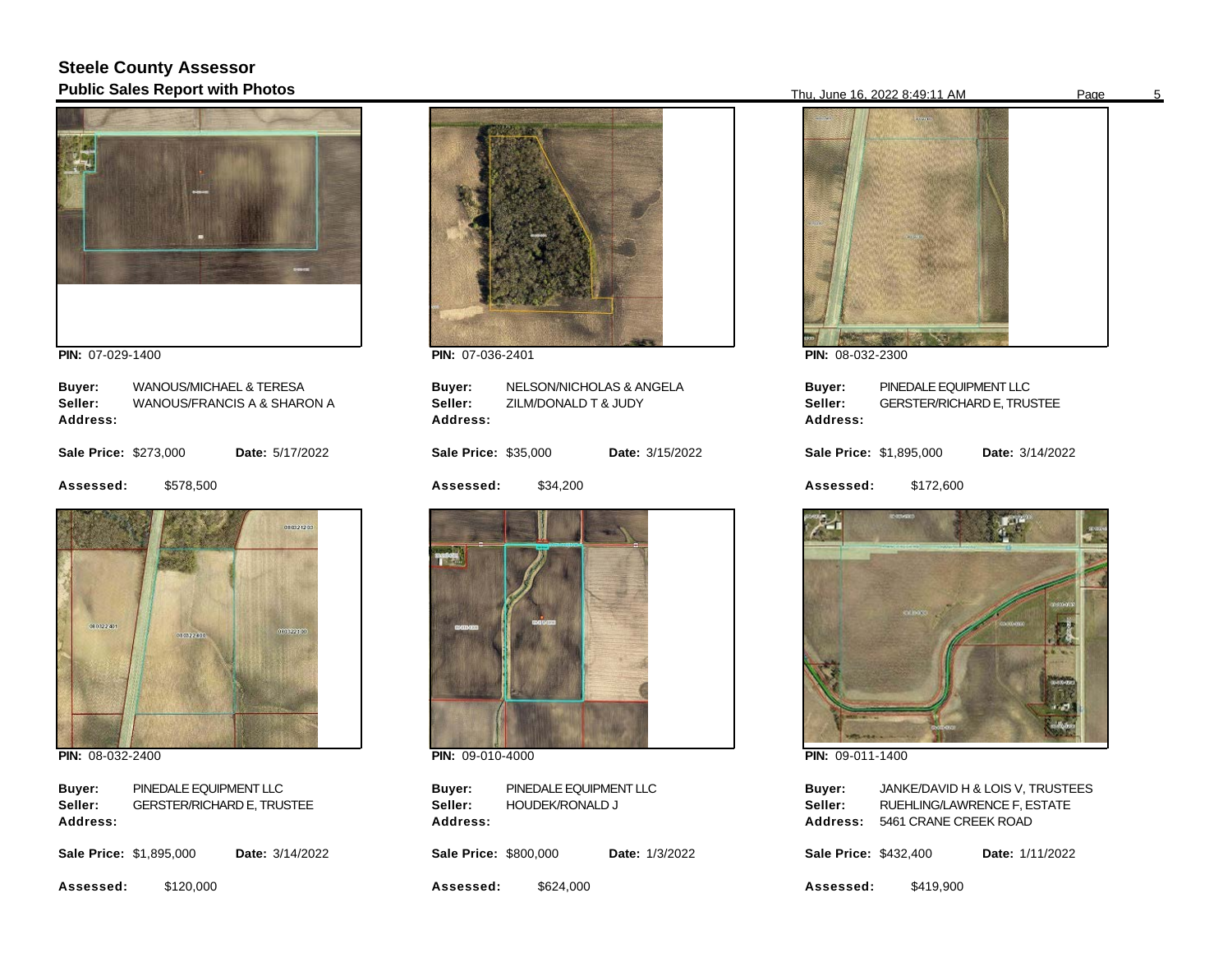## **Steele County Assessor Public Sales Report with Photos** 6



**PIN:**  10-009-1301

| Buyer:                       | ARNOLD/MATTHEW J         |                        |
|------------------------------|--------------------------|------------------------|
| Seller:                      | ARNOLD/ALICE M           |                        |
|                              | Address: 6116 71ST ST NE |                        |
| <b>Sale Price: \$201.740</b> |                          | <b>Date: 2/28/2022</b> |
| Assessed:                    | \$557,400                |                        |



**PIN:**  10-022-2200

**Buyer: Address:**  HEERS LAND COMPANY, LLC **Seller:** ELEANOR J STEVENS FAMILY TRUST

| <b>Sale Price: \$3,000,000</b> |           | <b>Date:</b> 4/13/2022 |  |
|--------------------------------|-----------|------------------------|--|
| Assessed:                      | \$548,300 |                        |  |



**PIN:**  10-015-1200

| Buyer:<br>Seller:<br>Address: | CARROLL/MICHAEL J | CARROLL/JANET M & DEAN WOLF |
|-------------------------------|-------------------|-----------------------------|
| Sale Price: \$304,500         |                   | Date: 3/7/2022              |
| Assessed:                     | \$286,000         |                             |



**PIN:**  10-026-4000

| Buyer:          | <b>HEERS LAND COMPANY LLC</b> |
|-----------------|-------------------------------|
| Seller:         | ELEANOR J STEVENS TRUST       |
| <b>Address:</b> | 0 77TH AVE NE                 |

**Sale Price: \$138,000** Date: 4/13/2022

**Assessed:**  \$1,133,800



**PIN:**  10-022-2200

| Buver:<br>Seller:<br>Address: | <b>HEERS LAND COMPANY LLC</b><br>ELEANOR J STEVENS TRUST |                 |
|-------------------------------|----------------------------------------------------------|-----------------|
| Sale Price: \$138,000         |                                                          | Date: 4/13/2022 |
| <b>Assessed:</b>              | \$548.300                                                |                 |



**PIN:**  10-026-4000

| Buyer:   | <b>HEERS LAND COMPANY LLC</b>  |
|----------|--------------------------------|
| Seller:  | ELEANOR J STEVENS FAMILY TRUST |
| Address: | 0 77TH AVE NE                  |

| <b>Sale Price: \$3,000,000</b><br><b>Date:</b> 4/13/2022 |
|----------------------------------------------------------|
|----------------------------------------------------------|

**Assessed:**  \$1,133,800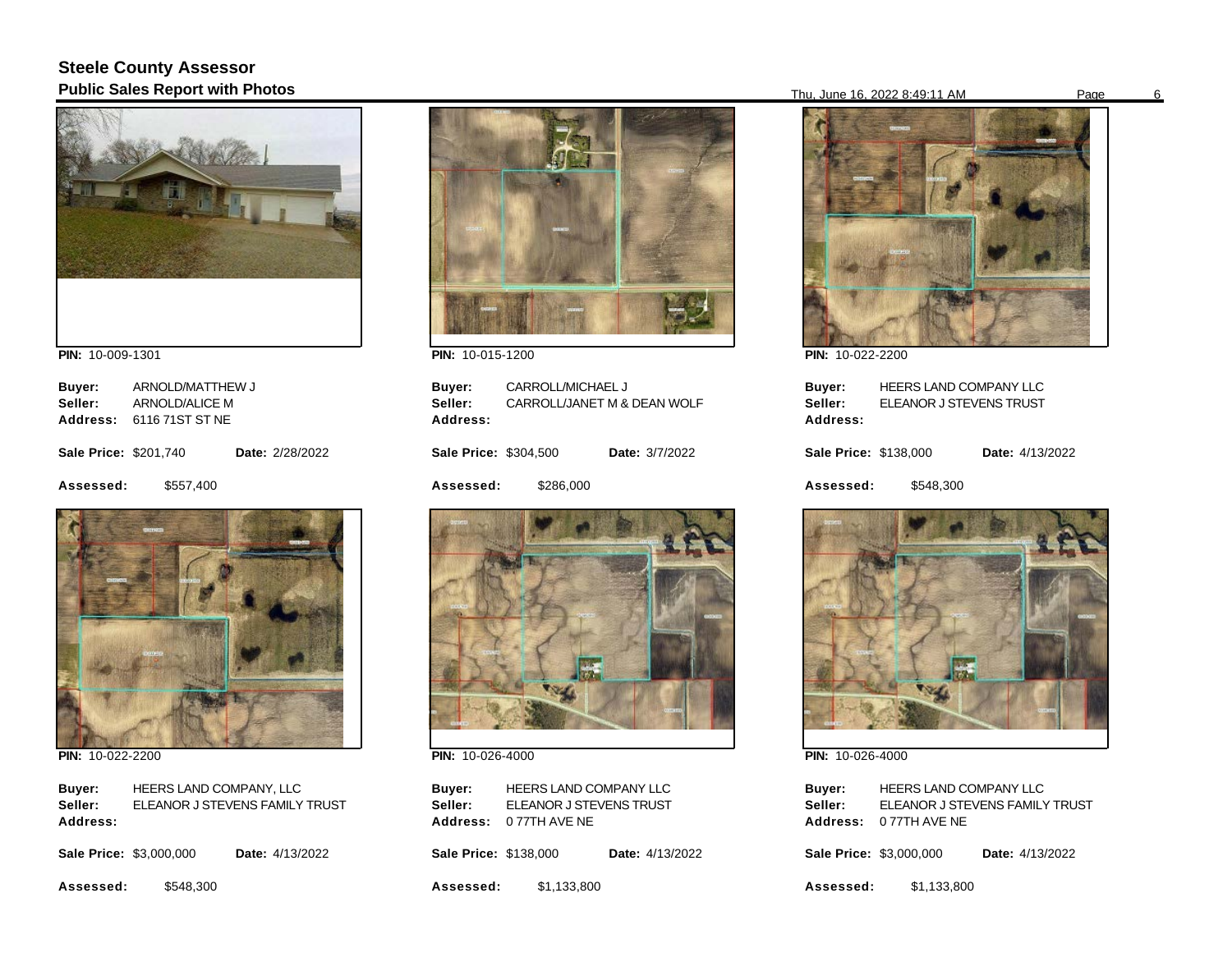## **Steele County Assessor Public Sales Report with Photos** Page 7 and 2022 8:49:11 AM Page 7 and 2022 8:49:11 AM Page 7 and Page 7 and Page



**PIN:**  10-027-1100

| Buyer:<br>Seller:<br>Address: | HEERS LAND COMPANY LLC<br>ELEANOR J STEVENS TRUST |                 |
|-------------------------------|---------------------------------------------------|-----------------|
| <b>Sale Price: \$138,000</b>  |                                                   | Date: 4/13/2022 |
| Assessed:                     | \$857,700                                         |                 |
| <b>STATE</b>                  |                                                   |                 |



**PIN:**  10-027-1300

**Buyer: Address:**  HEERS LAND COMPANY LLC **Seller:** ELEANOR J STEVENS FAMILY TRUST

| <b>Sale Price: \$3,000,000</b> |         | <b>Date:</b> 4/13/2022 |
|--------------------------------|---------|------------------------|
|                                | ------- |                        |

**Assessed:**  \$320,700



**PIN:**  10-027-1100

| Buyer:<br>Seller:              | <b>HEERS LAND COMPANY LLC</b><br>ELEANOR J STEVENS FAMILY TRUST |                        |  |
|--------------------------------|-----------------------------------------------------------------|------------------------|--|
| Address:                       |                                                                 |                        |  |
| <b>Sale Price: \$3,000,000</b> |                                                                 | <b>Date:</b> 4/13/2022 |  |

**Assessed:**  \$857,700



**PIN:**  10-027-2400

**Buyer: Address:**  HEERS LAND COMPANY LLC **Seller:** ELEANOR J STEVENS, TRUST

**Sale Price: \$138,000** Date: 4/13/2022

**Assessed:**  \$271,800



**PIN:**  10-027-1300

| Buver:<br>Seller:<br>Address: | HEERS LAND COMPANY, LLC<br>ELEANOR J STEVENS TRUST |  |                 |
|-------------------------------|----------------------------------------------------|--|-----------------|
| Sale Price: \$138,000         |                                                    |  | Date: 4/13/2022 |
| <b>Assessed:</b>              | \$320,700                                          |  |                 |



**PIN:**  10-027-2400

| Buver:   | <b>HEERS LAND COMPANY LLC</b>  |
|----------|--------------------------------|
| Seller:  | ELEANOR J STEVENS FAMILY TRUST |
| Address: |                                |

|  | <b>Sale Price: \$3,000,000</b> |  | Date: 4/13/2022 |
|--|--------------------------------|--|-----------------|
|--|--------------------------------|--|-----------------|

**Assessed:**  \$271,800